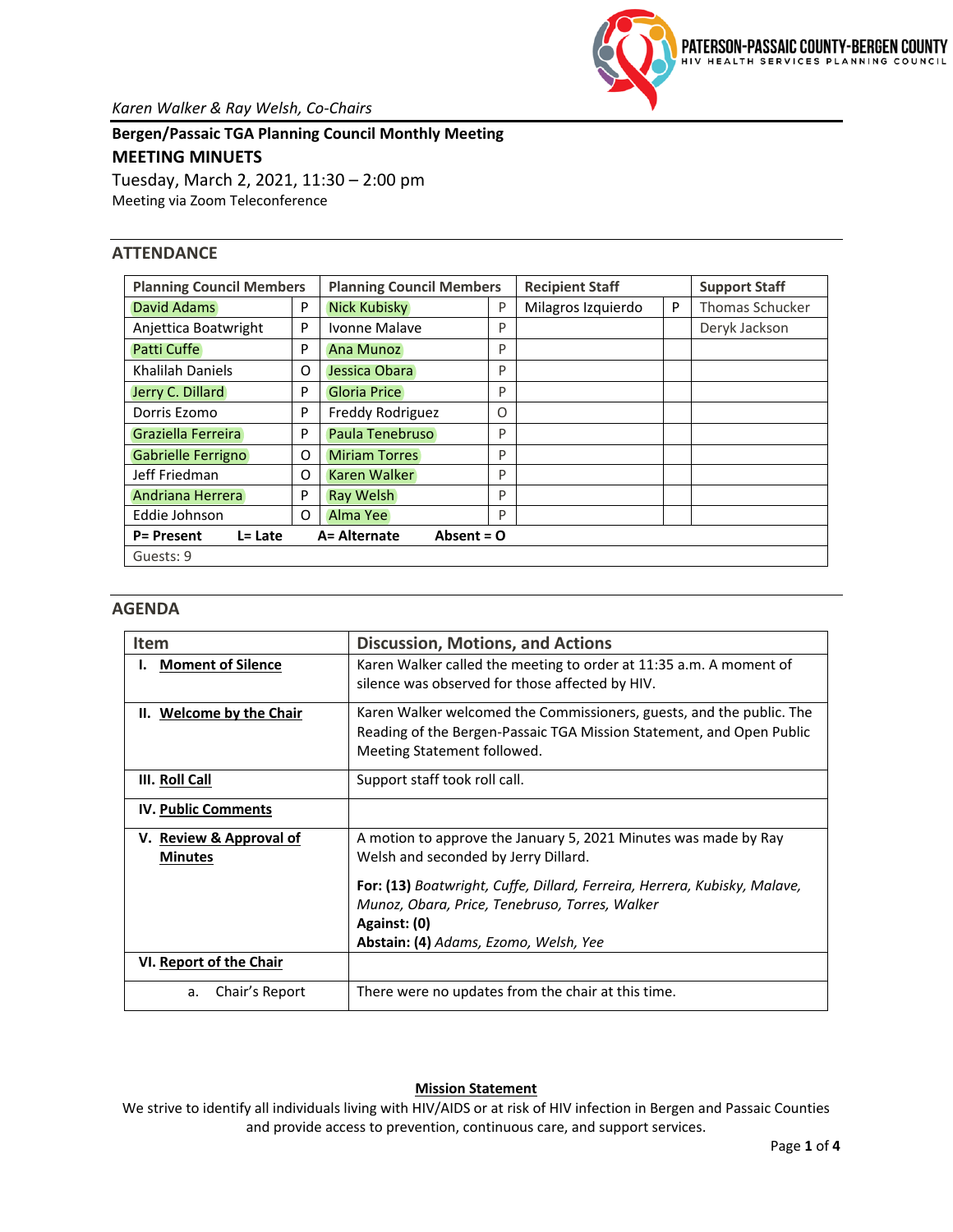PATERSON-PASSAIC COUNTY-BERGEN COUNTY

*Karen Walker & Ray Welsh, Co-Chairs*

| <b>Item</b> |    |                                                           |                                                                                                                                                                                                                                                                                                                                          | <b>Discussion, Motions, and Actions</b>                                                                                                                          |  |  |  |  |  |
|-------------|----|-----------------------------------------------------------|------------------------------------------------------------------------------------------------------------------------------------------------------------------------------------------------------------------------------------------------------------------------------------------------------------------------------------------|------------------------------------------------------------------------------------------------------------------------------------------------------------------|--|--|--|--|--|
|             | b. | New Jersey HIV<br><b>Planning Group</b><br>(NJHPG) Update | It was announced at the last NJHPG meeting that some changes are<br>coming down the line as to who is funded for what services. Competitive<br>RFPs (Request For Proposals) will be coming out for agencies to apply for<br>prevention funding.                                                                                          |                                                                                                                                                                  |  |  |  |  |  |
| VII.        |    | <b>Recipient's Report</b>                                 | The recipient's office is currently closing out the 20-21 grant year which<br>ended on February 28 <sup>th</sup> . The recipient projects that the TGA will have<br>less than 5% remaining in the budget.<br>Some program letters from HRSA/HAB have been released. HRSA is                                                              |                                                                                                                                                                  |  |  |  |  |  |
|             |    |                                                           | expected to release the guidance on the next 5-year Integrated Plan in<br>the upcoming months with a due date of December 2022 for the plan to<br>be submitted to HRSA and CDC for review.                                                                                                                                               |                                                                                                                                                                  |  |  |  |  |  |
|             |    |                                                           | HRSA is moving the Ryan White grant applications from a yearly<br>application to a 3-year model. The TGA will submit a grant application<br>for the 22-grant year and the score will be used until 2024.                                                                                                                                 |                                                                                                                                                                  |  |  |  |  |  |
|             |    |                                                           | The recipient has received the partial award and announced that award<br>letters will be going out in the following days.                                                                                                                                                                                                                |                                                                                                                                                                  |  |  |  |  |  |
|             |    |                                                           | The recipient is still waiting on approximately 8 subrecipients to send in<br>their most recent reimbursement vouchers to have an accurate<br>expenditure report.                                                                                                                                                                        |                                                                                                                                                                  |  |  |  |  |  |
| VIII.       |    | <b>Business Items</b>                                     |                                                                                                                                                                                                                                                                                                                                          |                                                                                                                                                                  |  |  |  |  |  |
|             | a. | <b>Review Steering</b><br><b>Committee PCAT</b>           | March                                                                                                                                                                                                                                                                                                                                    | Receive reports of standing committees<br>Program updates and collaboration with the<br>Recipient's office<br>Review and resolve parking lot items               |  |  |  |  |  |
|             |    |                                                           |                                                                                                                                                                                                                                                                                                                                          | Approval of new Planning Council Members<br>Receive award from HRSA/HAB for grant year.<br>Review and approve final allocations based on<br>actual award amount. |  |  |  |  |  |
|             | b. | Planning &<br>Development<br>Committee (P&D)<br>Report    | Quorum was not established. No business was not place.                                                                                                                                                                                                                                                                                   |                                                                                                                                                                  |  |  |  |  |  |
|             | c. | Community<br>Development<br>Committee (CDC)               | The Community Development Committee met and discussed the<br>Internet reimbursement policy for unaligned consumers who are<br>commissioners of the Planning Council. The council will make available<br>partial internet reimbursements for people who need help accessing the<br>internet and are considered to be unaligned consumers. |                                                                                                                                                                  |  |  |  |  |  |
|             |    |                                                           | The committee also reviewed the application that is now available on<br>Survey monkey. The goal and purpose were to ensure that individuals<br>had more access and availability to fill out the application.                                                                                                                             |                                                                                                                                                                  |  |  |  |  |  |

#### **Mission Statement**

We strive to identify all individuals living with HIV/AIDS or at risk of HIV infection in Bergen and Passaic Counties and provide access to prevention, continuous care, and support services.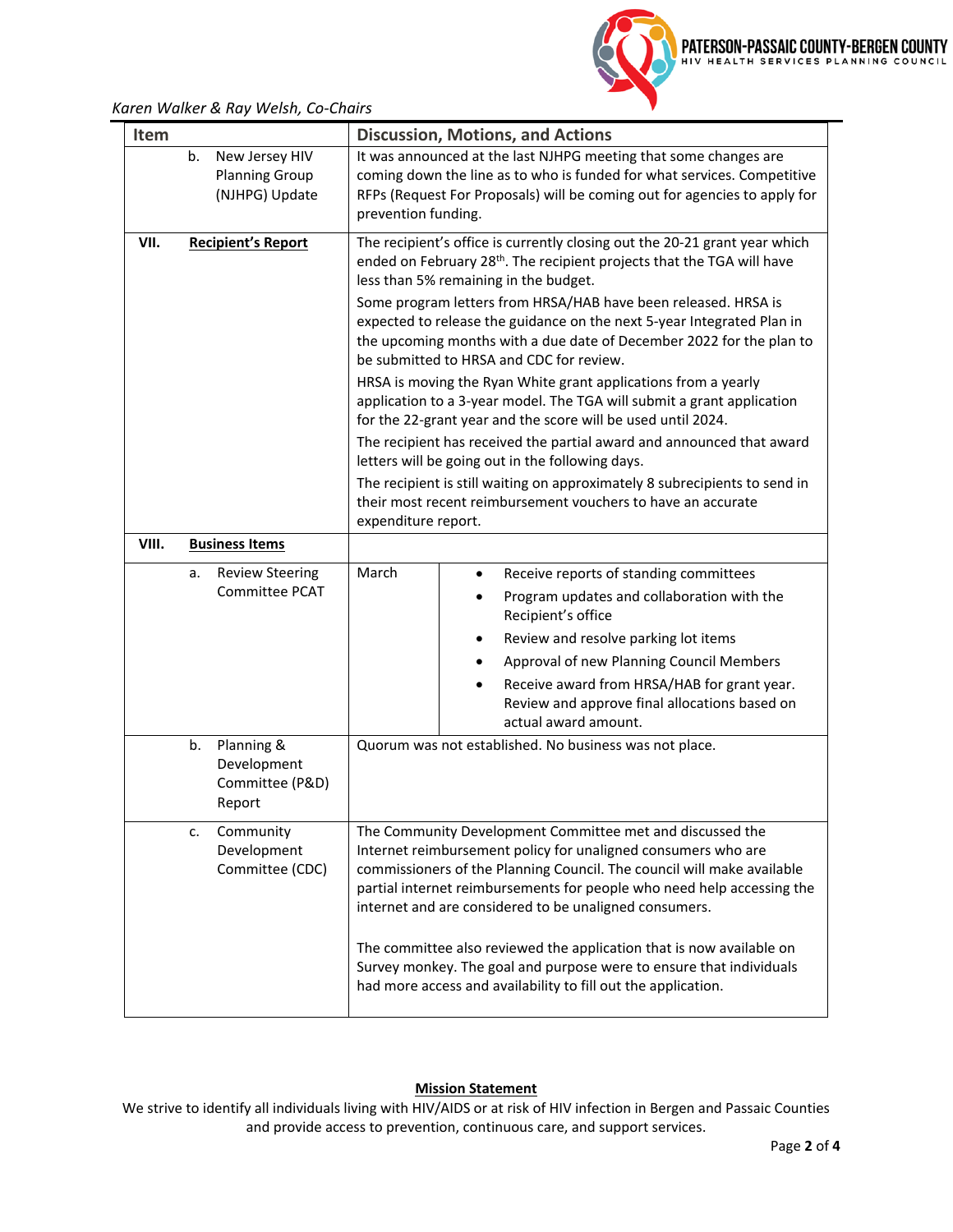*Karen Walker & Ray Welsh, Co-Chairs*

| <b>Item</b>                                                               | <b>Discussion, Motions, and Actions</b>                                                                                                                                                                        |  |  |  |  |  |
|---------------------------------------------------------------------------|----------------------------------------------------------------------------------------------------------------------------------------------------------------------------------------------------------------|--|--|--|--|--|
|                                                                           | Support staff also announced that there are approximately 60 individuals<br>who are interested in the Planning Council from the Needs Assessment<br>that has been implemented in the TGA.                      |  |  |  |  |  |
| <b>DHSTS Report</b><br>d.<br>(Inclusive of Part B)                        | There were no updates at this time.                                                                                                                                                                            |  |  |  |  |  |
| IX.<br><b>New Business</b>                                                |                                                                                                                                                                                                                |  |  |  |  |  |
| Mark Benge<br>a.<br>Awards                                                | The CDC will be accepting nominations for the Mark Benge Awards and<br>will be presenting the winners once nominees are approved by the<br>Steering Committee.                                                 |  |  |  |  |  |
| b <sub>1</sub><br>Receive Award<br>from HRSA/HAB for<br><b>Grant Year</b> | This item will be revisited once the recipient receives full award from<br>HRSA.                                                                                                                               |  |  |  |  |  |
| X. Planning Council Training                                              | Support Staff presented a training on how to read the Recipient's<br>Expenditure Report.                                                                                                                       |  |  |  |  |  |
| <b>XI. Planning Council</b><br><b>Evaluations</b>                         | PC evaluations were done via e2 polls and were also sent out via<br>SurveyMonkey.                                                                                                                              |  |  |  |  |  |
| XII. Announcements                                                        | Alma Yee informed the council that the Rent Moratorium has been<br>extended through May 18th.<br>Deanne Hackett announced an admissions position at Jersey College if<br>there are any individuals interested. |  |  |  |  |  |
| XIII. Public Comments                                                     |                                                                                                                                                                                                                |  |  |  |  |  |
| <b>XIV.Adjournment</b>                                                    | The meeting was adjourned at 12:55 pm.                                                                                                                                                                         |  |  |  |  |  |

## **Mission Statement**

We strive to identify all individuals living with HIV/AIDS or at risk of HIV infection in Bergen and Passaic Counties and provide access to prevention, continuous care, and support services.

PATERSON-PASSAIC COUNTY-BERGEN COUNTY